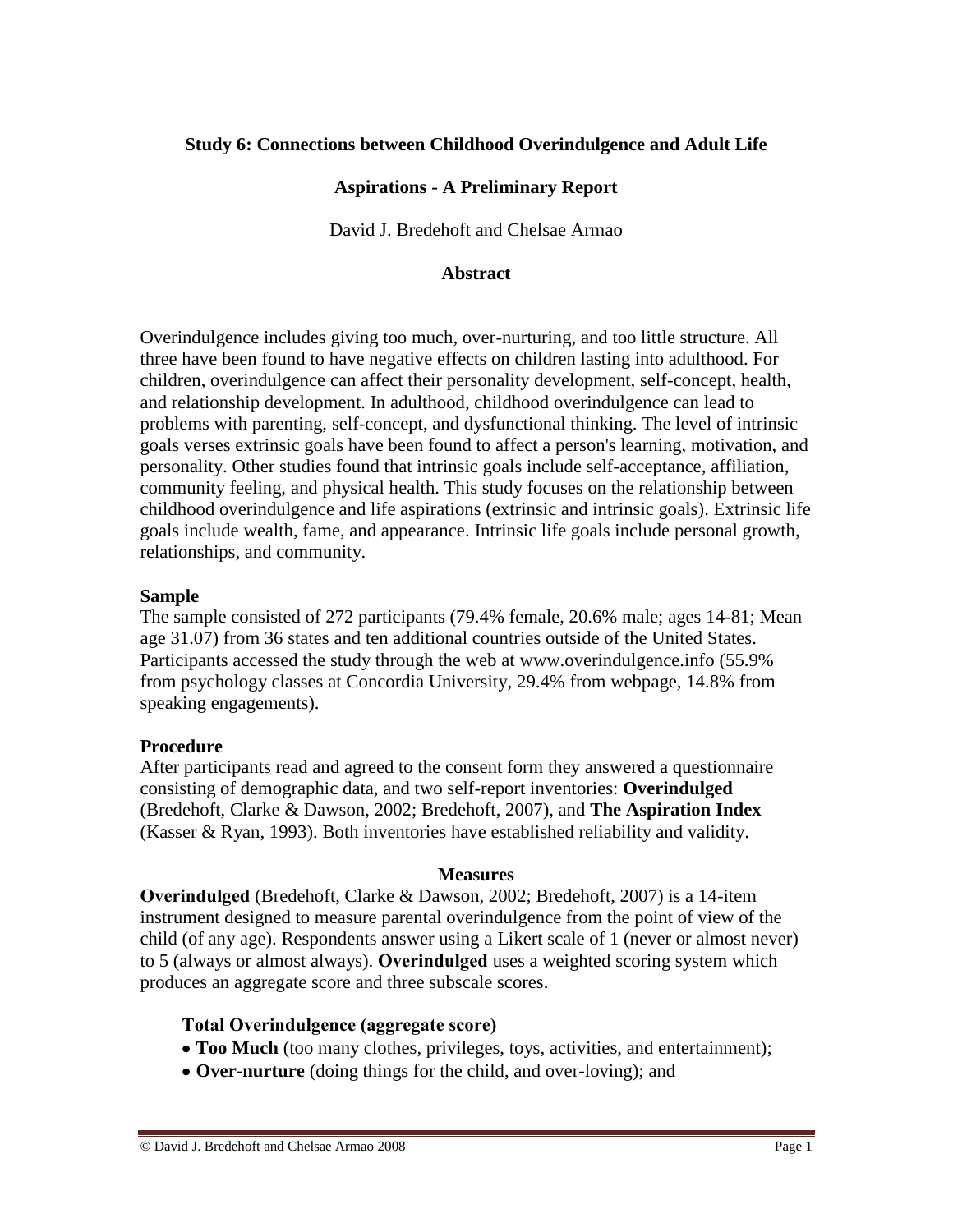**Soft structure** (no chores, too much freedom, allowed to dominate the family, not taught skills, no rules, rules were not enforced).

**The Aspiration Index** (Kasser & Ryan, 1993) measures people's high-level life goals. The 104 question scale assesses two broad aspirations: **extrinsic aspirations** (wealth, fame, and image) and **intrinsic aspirations** (meaningful relationships, personal growth, and community contributions). Participants rate each aspiration for importance, likelihood of attaining each, and the degree to which they have already attained each on a Likert scale from 1 to 7.

### **Extrinsic aspirations (aggregate score)**

- *Wealth* (e.g., to be very wealthy, to have lots of expensive things, to be rich etc.)
- *Fame* (e.g., to have my name known by many people, to be admired by many people, to be famous etc.)
- *Image* (e.g., to be attractive, to look good, to wear the latest fashions etc.)

### **Intrinsic aspirations (aggregate score)**

- *Meaningful relationships* (e.g., to have good faithful friends, to have intimate committed relationships, to have deep enduring friendships etc.)
- *Personal Growth* (e.g., to learn new things, to live a meaningful life, to accept myself etc.)
- *Community Contributions* (e.g., to work to improve society, to help others without receiving anything in return, to help others make their lives better etc.)

#### **Results**

| Life Aspirations                    | <b>Total Overindulgence</b> | Too Much  | Over-Nurture | <b>Soft Structure</b> |
|-------------------------------------|-----------------------------|-----------|--------------|-----------------------|
| <b>Extrinsic Aggregate Score</b>    | .298****                    | $.275***$ | $.202***$    | $.218***$             |
| <b>Wealth Importance</b>            | $.248***$                   | $.258***$ | $.171**$     | $.152*$               |
| <b>Wealth Likelihood</b>            | $.253***$                   | .269****  | $.135*$      | $.171**$              |
| <b>Wealth Attainment</b>            | .052                        | .010      | .019         | .086                  |
| <b>Fame Importance</b>              | $.253***$                   | $.203***$ | $.141*$      | $.184**$              |
| <b>Fame Likelihood</b>              | $.209***$                   | $.203***$ | $.134*$      | $.147*$               |
| <b>Fame Attainment</b>              | .076                        | .045      | .077         | .068                  |
| <b>Image Importance</b>             | $.315***$                   | $.259***$ | $.253***$    | $.232***$             |
| <b>Image Likelihood</b>             | .308****                    | $.318***$ | $.258***$    | $.160**$              |
| <b>Image Attainment</b>             | $.262***$                   | .253****  | $.205***$    | $.166**$              |
| <b>Intrinsic Aggregate Score</b>    | .048                        | .057      | .040         | .011                  |
| <b>Personal Growth Importance</b>   | .020                        | .019      | $-.006$      | .020                  |
| <b>Personal Growth Likelihood</b>   | .101                        | .095      | .047         | .078                  |
| <b>Personal Growth Attainment</b>   | $-.094$                     | $-.070$   | $-.072$      | $-.077$               |
| <b>Relationship Importance</b>      | .040                        | .068      | .005         | .006                  |
| <b>Relationship Likelihood</b>      | $-.029$                     | .043      | $-.011$      | $-.096$               |
| <b>Relationship Attainment</b>      | $-.104$                     | $-.098$   | $-.108$      | $-.053$               |
| <b>Community Importance</b>         | $-184**$                    | $-.086$   | $-.068$      | $-.250***$            |
| <b>Community Likelihood</b>         | $-.177**$                   | $-.056$   | $-.096$      | $-.247***$            |
| <b>Community Attainment</b>         | $-164**$                    | $-.133*$  | $-.100$      | $-.140*$              |
| *<.05; **<.01; ***<.001; ****<.0001 |                             |           |              |                       |

**Table 1**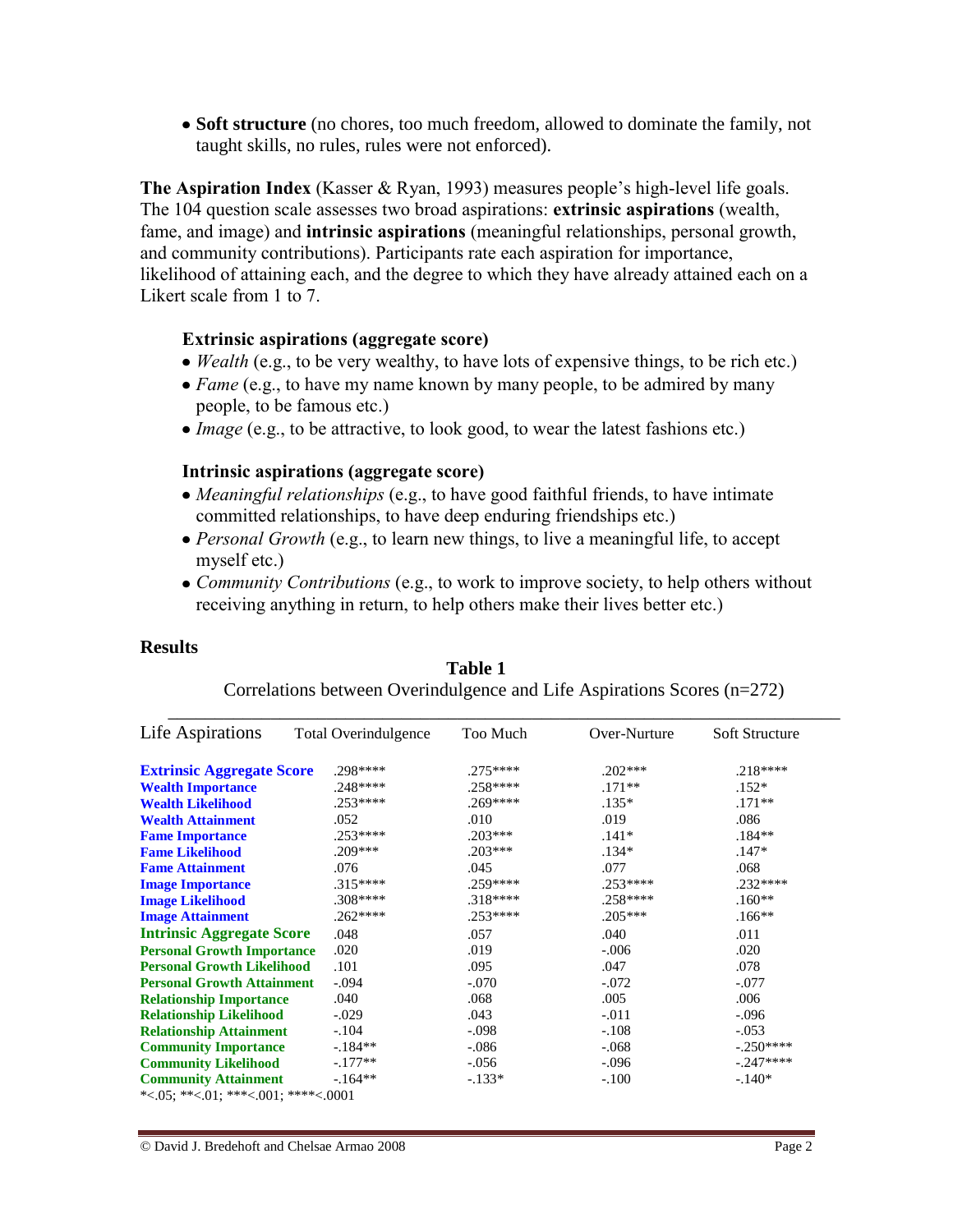|                              | Young (Ages 14-22) Old (Ages 23-81) |           |             |           |         |       |  |  |  |
|------------------------------|-------------------------------------|-----------|-------------|-----------|---------|-------|--|--|--|
|                              | <b>Mean</b>                         | <b>SD</b> | <b>Mean</b> | <b>SD</b> | t       | Sig.  |  |  |  |
| <b>Total Overindulgence</b>  | 111.64                              | 21.05     | 99.41       | 29.10     | $-3.97$ | .0001 |  |  |  |
| <b>Too Much</b>              | 51.06                               | 10.39     | 41.43       | 13.04     | $-6.74$ | .0001 |  |  |  |
| <b>Over-Nurture</b>          | 21.43                               | 6.00      | 19.64       | 7.24      | $-2.22$ | .027  |  |  |  |
| <b>Soft Structure</b>        | 36.85                               | 11.61     | 36.19       | 14.08     | $-.428$ | .669  |  |  |  |
| <b>Extrinsic Aspirations</b> | 147.02                              | 43.07     | 130.43      | 42.147    | $-3.20$ | .002  |  |  |  |
| <b>Intrinsic Aspirations</b> | 269.05                              | 109.25    | 266.07      | 92.69     | $-.241$ | .809  |  |  |  |

**Table 2** Means, Standard Deviations, and t-Test Comparisons on Overindulgence and Life Aspirations Scores between Young and Old

\_\_\_\_\_\_\_\_\_\_\_\_\_\_\_\_\_\_\_\_\_\_\_\_\_\_\_\_\_\_\_\_\_\_\_\_\_\_\_\_\_\_\_\_\_\_\_\_\_\_\_\_\_\_\_\_\_\_\_\_\_\_\_\_\_\_\_\_\_\_\_\_

**Table 3** Path Analysis for Childhood Overindulgence Variables Leading to Extrinsic Aspirations in Adulthood

\_\_\_\_\_\_\_\_\_\_\_\_\_\_\_\_\_\_\_\_\_\_\_\_\_\_\_\_\_\_\_\_\_\_\_\_\_\_\_\_\_\_\_\_\_\_\_\_\_\_\_\_\_\_\_\_\_\_\_\_\_\_\_\_\_\_\_\_\_\_\_\_

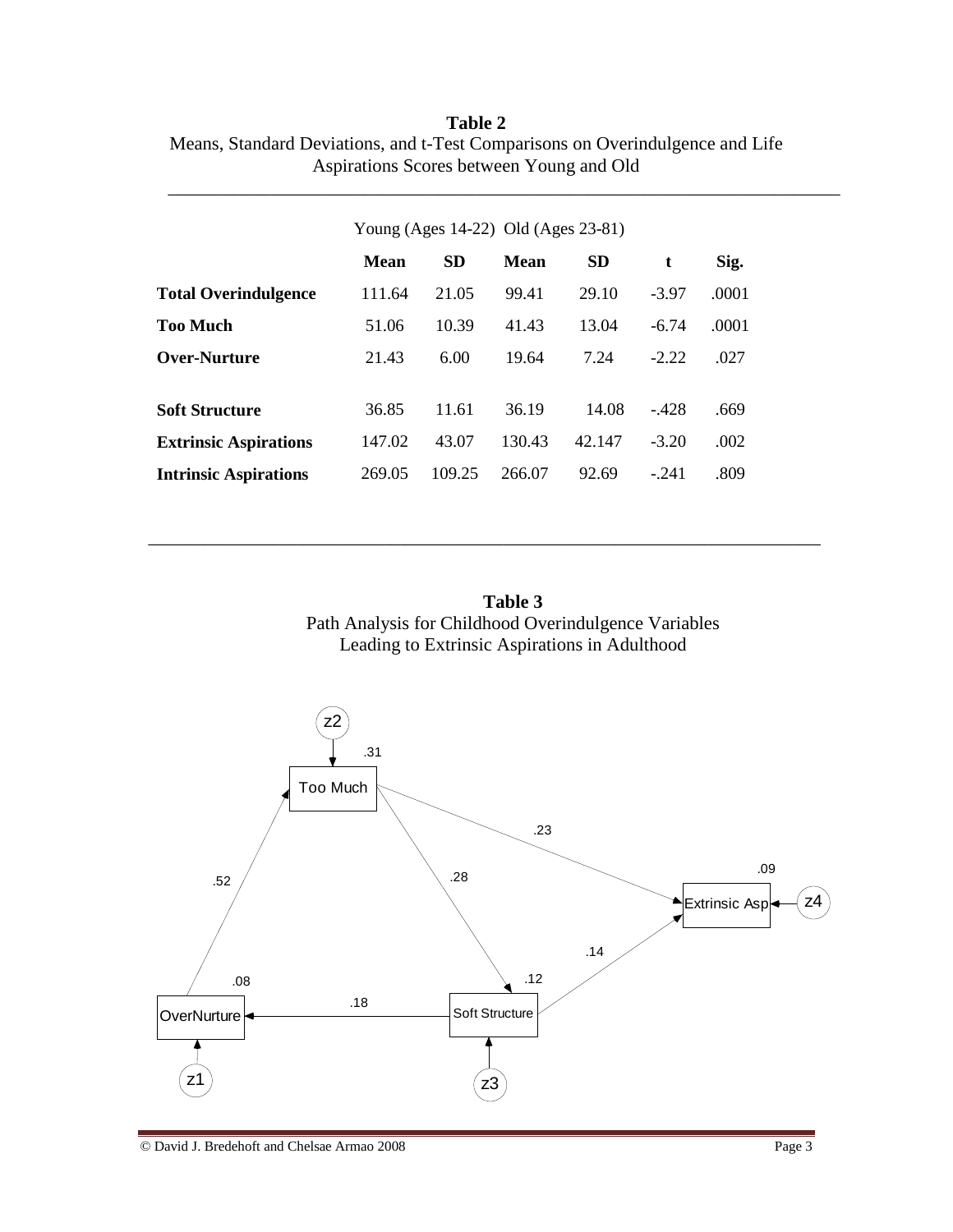## **Discussion and Implications**

- Parents need to be aware that overindulging encourages children to have life aspirations of wealth, fame, and image (materialistic values).
- Kasser (2002) "documents that people with strong materialistic values and desires report more symptoms of anxiety, are at greater risk for depression, and experience more frequent somatic irritations than those who are less materialistic" (p. x).
- Parents need to be aware that overindulging encourages children who are:
	- o not interested in the betterment of society;
	- o who are not willing to assist people in need;
	- o who are not willing to make the world a better place;
	- o who are not willing to help people improve their lives except in order to get something in return.
- Are children today more overindulged than children in the past? Yes.
	- o Young (ages 14-22) in our sample were significantly more overindulged compared to old (ages 23-81).
	- o The amount of perceived family money growing up compared to other families makes a difference.
	- o Those who grew up with more/a whole lot more money were overindulged the most (total, too much, over-nurture, and soft structure).
- Is overindulgence the process parents use to instill materialistic values in their children? Yes.
	- o The path analysis suggests that overindulging children leads to "External" rather than an "Internal" life goals.
	- o Too much is a major culprit. Too much causes both over nurture and soft structure types of overindulgence.
	- o The combination of all three types of overindulgence in childhood leads to "External" life goals in adulthood.

# **References**

- Bredehoft, D. J. (2007). *Reliability and validity findings for a measure of childhood overindulgence – Study 7.* Poster presented at the 2007 National Council on Family Relations Annual Conference, November 7, 2007, Hilton Hotel, Pittsburg, PA. Published at [http://www.overindulgence.info/AboutOurResearch.htm.](http://www.overindulgence.info/AboutOurResearch.htm)
- Bredehoft, D. J., Clarke, J. I., & Dawson, C. (2002). *OVERINDULGED.* Indicators of overindulgence scale information is available from the lead author: C/O